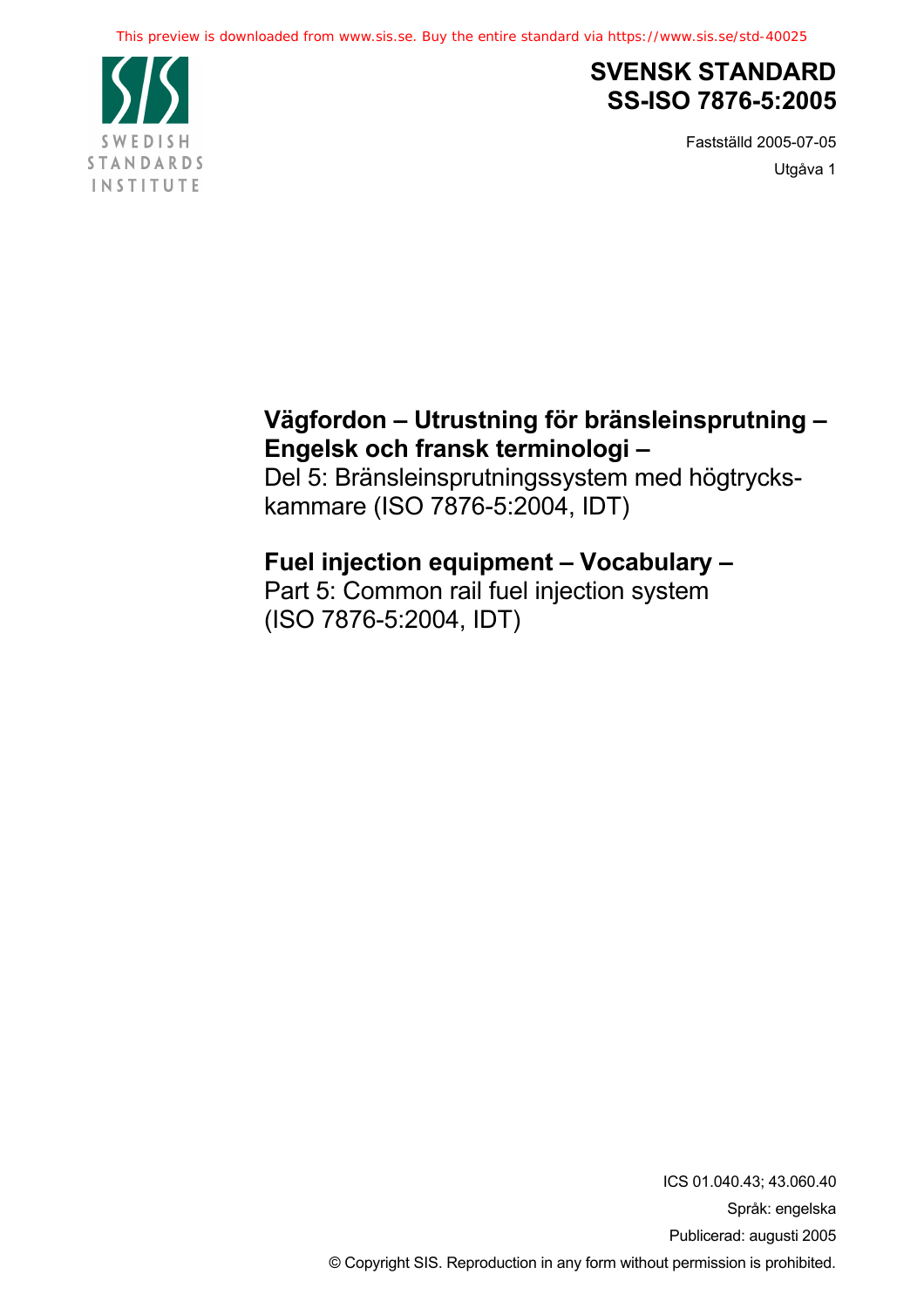Den internationella standarden ISO 7876-5:2004 gäller som svensk standard. Detta dokument innehåller den officiella engelska versionen av ISO 7876-5:2004.

The International Standard ISO 7876-5:2004 has the status of a Swedish Standard. This document contains the official English version of ISO 7876-5:2004.

Upplysningar om **sakinnehållet** i standarden lämnas av SIS, Swedish Standards Institute, telefon 08 - 555 520 00.

Standarder kan beställas hos SIS Förlag AB som även lämnar **allmänna upplysningar** om svensk och utländsk standard. *Postadress*: SIS Förlag AB, 118 80 STOCKHOLM *Telefon*: 08 - 555 523 10. *Telefax*: 08 - 555 523 11 *E-post*: sis.sales@sis.se. *Internet*: www.sis.se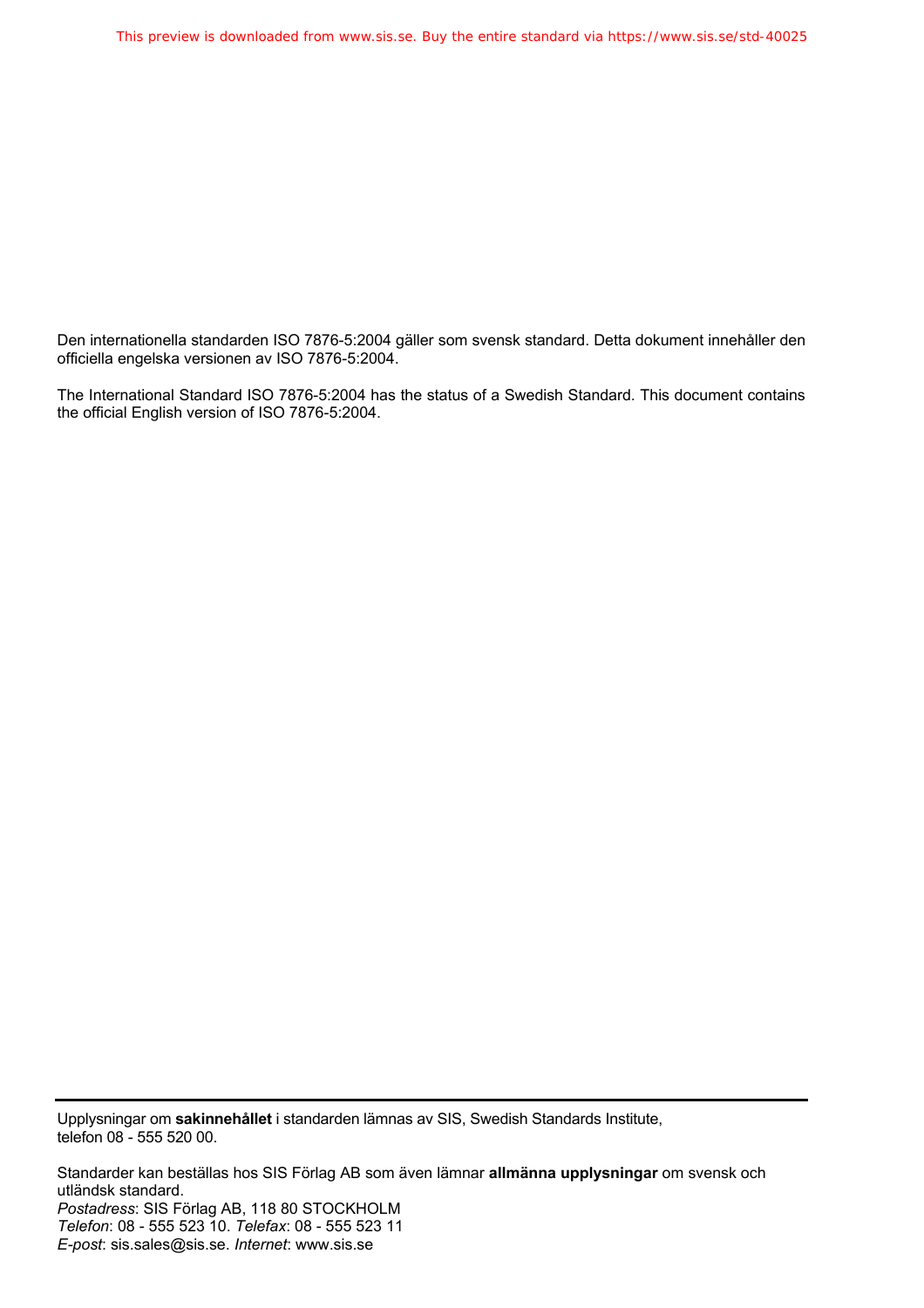**SS-ISO 7876-5:2005**

## **Foreword**

ISO (the International Organization for Standardization) is a worldwide federation of national standards bodies (ISO member bodies). The work of preparing International Standards is normally carried out through ISO technical committees. Each member body interested in a subject for which a technical committee has been established has the right to be represented on that committee. International organizations, governmental and non-governmental, in liaison with ISO, also take part in the work. ISO collaborates closely with the International Electrotechnical Commission (IEC) on all matters of electrotechnical standardization.

International Standards are drafted in accordance with the rules given in the ISO/IEC Directives, Part 2.

The main task of technical committees is to prepare International Standards. Draft International Standards adopted by the technical committees are circulated to the member bodies for voting. Publication as an International Standard requires approval by at least 75 % of the member bodies casting a vote.

Attention is drawn to the possibility that some of the elements of this document may be the subject of patent rights. ISO shall not be held responsible for identifying any or all such patent rights.

ISO 7876-5 was prepared by Technical Committee ISO/TC 22, *Road vehicles*, Subcommittee SC 7, *Injection equipment and filters for use on road vehicles*.

ISO 7876 consists of the following parts, under the general title *Fuel injection equipment — Vocabulary*:

- *Part 1: Fuel injection pumps*
- *Part 2: Fuel injectors*
- *Part 3: Unit injectors*
- *Part 4: High-pressure pipes and end-connections*
- *Part 5: Common rail fuel injection system*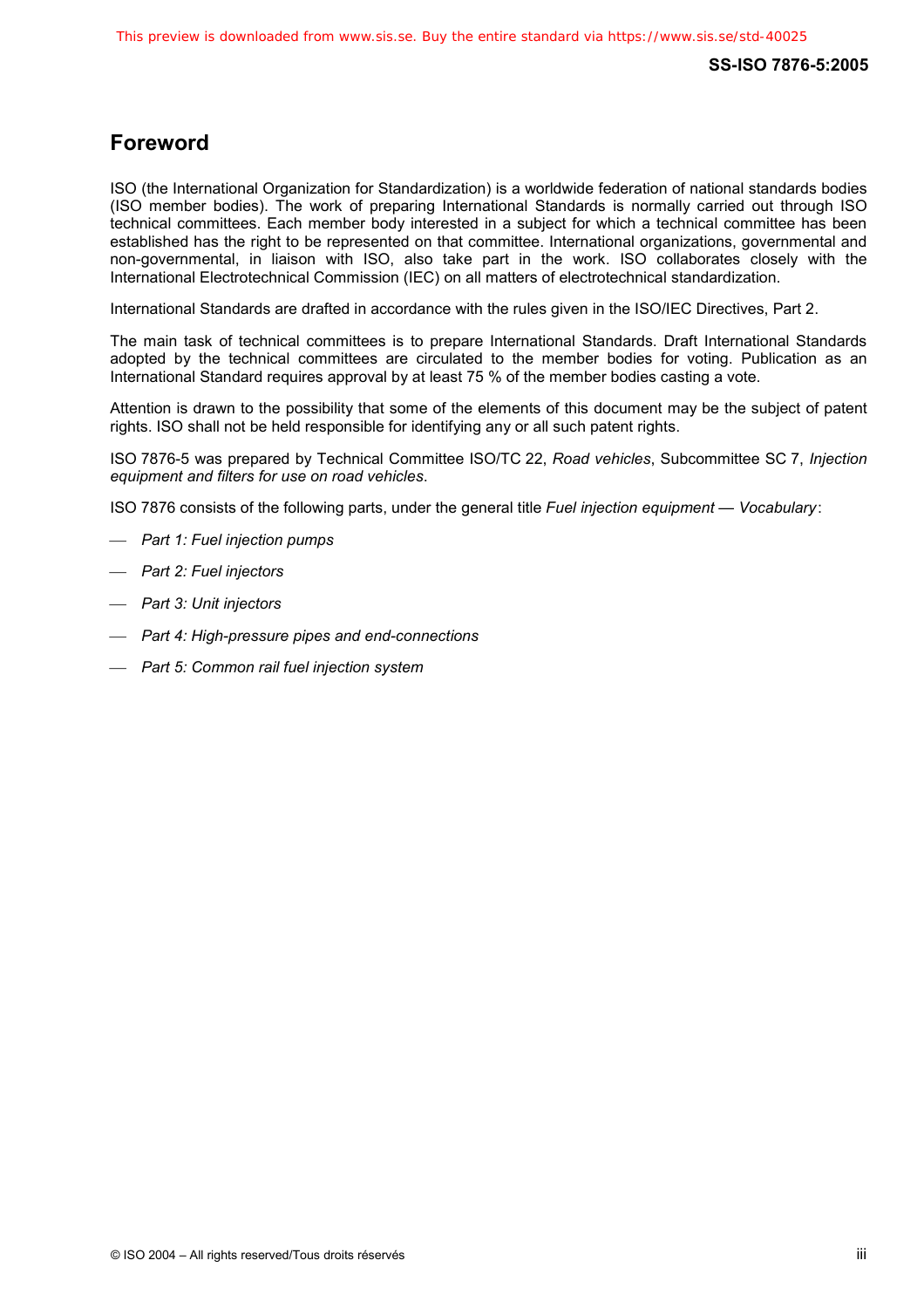This preview is downloaded from www.sis.se. Buy the entire standard via https://www.sis.se/std-40025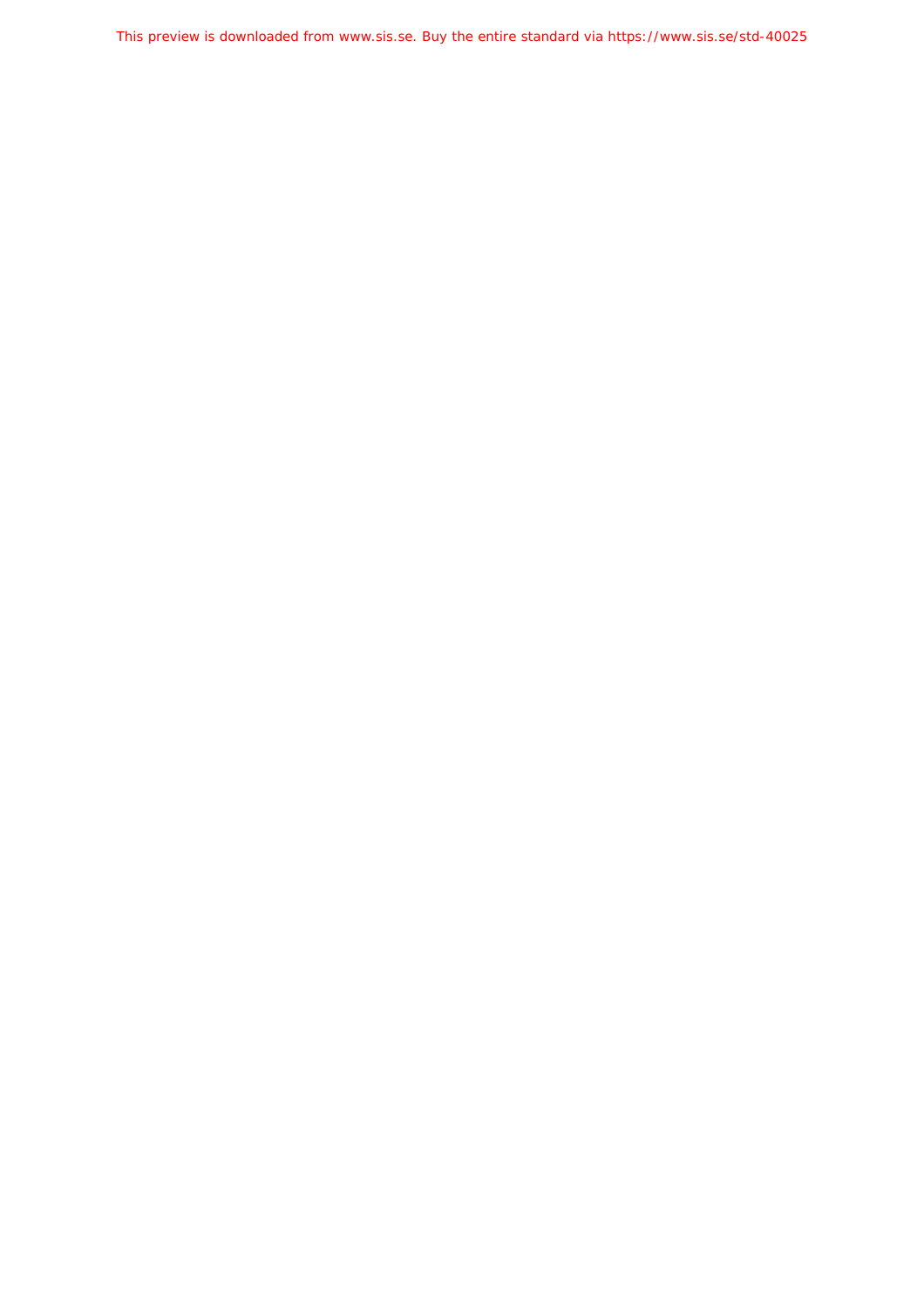# **Fuel injection equipment — Vocabulary —**

# Part 5: **Common rail fuel injection system**

# **Équipement d'injection de combustible — Vocabulaire —**

# Partie 5: **Système d'injection de combustible à rampe commune**

This part of ISO 7876 establishes a vocabulary for common rail (CR) fuel injection systems for diesel (compression-ignition) engines and their components.

The terms defined in this part of ISO 7876 are unique to common rail fuel injection systems; terms and definitions relating to other fuel injection systems are to be found in the other parts of ISO 7876.

NOTE When the word "fuel" is used in the terms listed, it can be omitted providing there can be no misunderstanding.

## **2 Terms and definitions 2 Termes et définitions**

### 2.1

## common rail [fuel] injection system CR [fuel] injection system

high-pressure fuel injection system, characterized by a component, the **rail** (2.8), which supplies the individual **CR injectors** (2.5) with highly pressurized fuel and reduces pressure pulsation in the high pressure system

NOTE It is also characterized by the following features:

- the rail pressure may be varied independently from engine speed and load and is electronically controlled;
- the start and the end of the injections are controlled by an electronic valve at the CR injector;

## **1 Scope 1 Domaine d'application**

 La présente partie de l'ISO 7876 établit un vocabulaire relatif aux systèmes d'injection de combustible à rampe commune (CR) des moteurs diesels (à allumage par compression) et à leurs composants.

Les termes définis dans la présente partie de l'ISO 7876 sont spécifiques aux systèmes d'injection de combustible à rampe commune. Les termes et définitions relatifs aux autres systèmes d'injection de combustible sont définis dans les autres parties de l'ISO 7876.

NOTE Les mots «de combustible» peuvent être omis dans les termes définis à condition qu'il n'en résulte aucune erreur d'interprétation.

#### 2.1

#### système d'injection [de combustible] à rampe commune

#### système d'injection [de combustible] CR

système d'injection de combustible à haute pression caractérisé par un dispositif, l'**accumulateur de pression** (2.8), qui alimente les différents **injecteurs à rampe commune** (2.5) en combustible sous haute pression et qui réduit les pulsations dues à la pression dans le circuit haute pression

NOTE Il est également caractérisé par:

- la pression dans l'accumulateur de pression est commandée par un dispositif électronique et peut varier indépendamment de la vitesse et de la charge du moteur;
- le début et la fin des injections sont commandés par une soupape électronique située au niveau de l'injecteur à rampe commune;